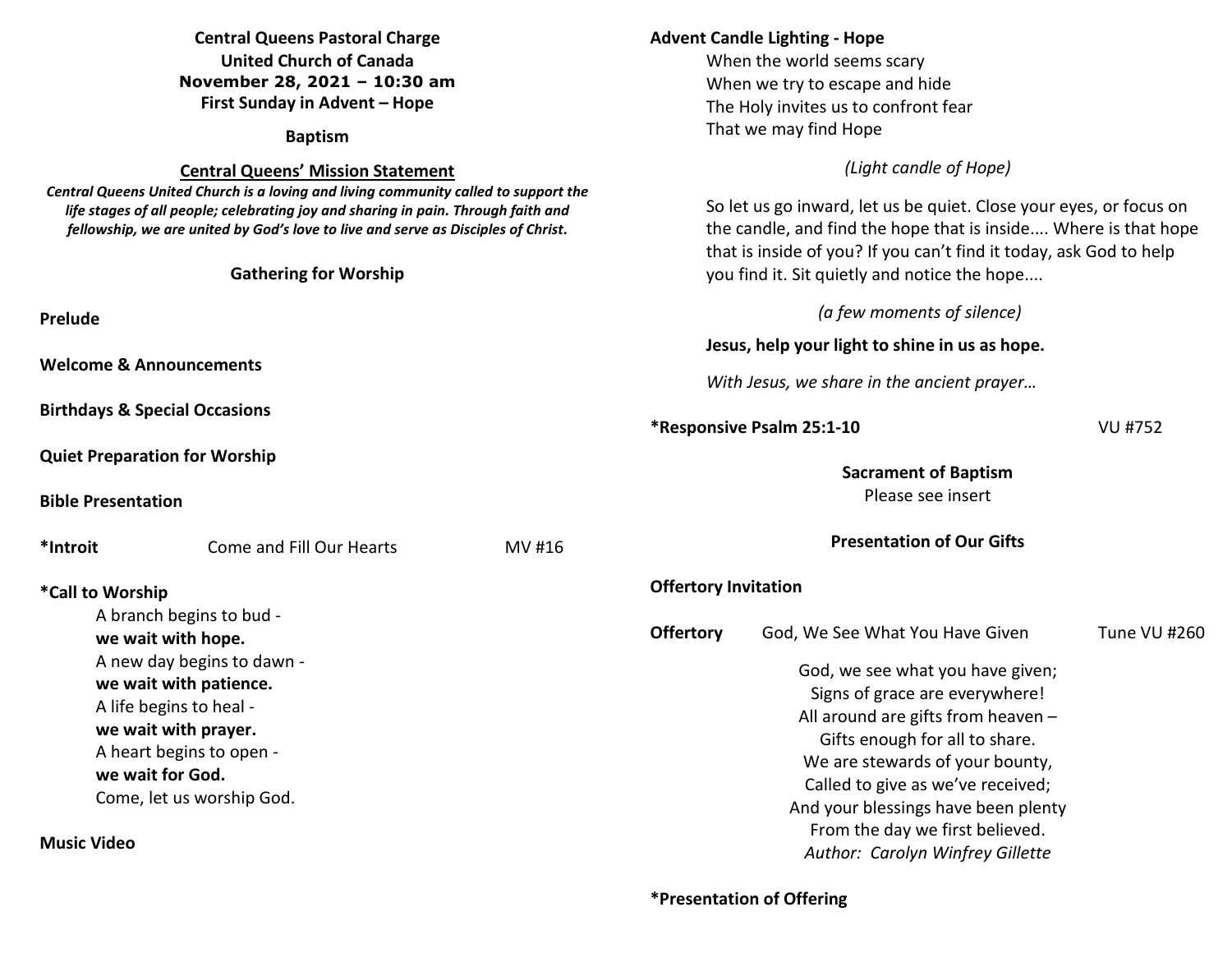| *Offertory Prayer<br>O Faithful One, accept these gifts of our hearts and hands.<br>May they be multiplied and magnified as the living presence of<br>Christ in the world. Amen. |                                                 | <b>Ministry of Music</b><br>Website<br>Phone                           | <b>Kirk Neville</b><br>https://cquc.ca/index.htm<br>902-786-9222                                                                                                                                                                                                                                    |                                                                                 |  |       |
|----------------------------------------------------------------------------------------------------------------------------------------------------------------------------------|-------------------------------------------------|------------------------------------------------------------------------|-----------------------------------------------------------------------------------------------------------------------------------------------------------------------------------------------------------------------------------------------------------------------------------------------------|---------------------------------------------------------------------------------|--|-------|
|                                                                                                                                                                                  |                                                 |                                                                        | Email                                                                                                                                                                                                                                                                                               | nevillevurry1@hotmail.com                                                       |  |       |
|                                                                                                                                                                                  | <b>Listening for the Word</b>                   |                                                                        | <b>Church Office</b><br><b>Office Hours</b>                                                                                                                                                                                                                                                         |                                                                                 |  |       |
|                                                                                                                                                                                  |                                                 |                                                                        |                                                                                                                                                                                                                                                                                                     | Wednesday & Thursday<br>$9 am - 12 pm$                                          |  |       |
| <b>Sacred Word</b>                                                                                                                                                               |                                                 |                                                                        | Phone                                                                                                                                                                                                                                                                                               | 902-964-2221                                                                    |  |       |
| Jeremiah 33:14-16<br>Luke 21:25-36                                                                                                                                               |                                                 |                                                                        | Email                                                                                                                                                                                                                                                                                               | office@cquc.ca                                                                  |  |       |
| Anthem                                                                                                                                                                           |                                                 |                                                                        | A Warm Welcome to All - We are delighted you've joined us. May God's<br>word today strengthen your faith, inspire curiosity and learning, and                                                                                                                                                       |                                                                                 |  |       |
| Sermon                                                                                                                                                                           |                                                 |                                                                        |                                                                                                                                                                                                                                                                                                     | motivate your service of others. All are welcome.                               |  |       |
| <b>Pastoral Prayer</b><br><b>Responding to the Word</b>                                                                                                                          |                                                 |                                                                        | Today's Bulletins are placed in loving memory of Pearl Crozier who<br>passed away on November 26, 1995. Lovingly remembered by Dale,<br>Anne and Heather Boswall.                                                                                                                                   |                                                                                 |  |       |
|                                                                                                                                                                                  |                                                 |                                                                        |                                                                                                                                                                                                                                                                                                     |                                                                                 |  | *Hymn |
| *Blessing<br>Send us into the world refreshed in hope; awake, alert, and<br>attuned to your presence; ready to join your work of blessing for<br>all.                            |                                                 |                                                                        | pm. If anyone is in the hospital or would like a visit from Greg, please call<br>him at 902-964-2291. If you wish to meet with Greg outside the<br>scheduled hours, please call 902-964-2291 or email minister@cquc.ca<br>for an appointment.                                                       |                                                                                 |  |       |
| Amen.                                                                                                                                                                            |                                                 |                                                                        |                                                                                                                                                                                                                                                                                                     | In-Church Services: Registration is required. To register, please call 902-     |  |       |
| *Choral Benediction<br>Go Now in Peace                                                                                                                                           |                                                 |                                                                        | 964-2221 or email office@cquc.ca. If you are registering after 12 pm<br>Thursday, please text or call Velda at 902-940-7674. Masks are required.<br>It was passed at the official Board meeting that masks are required to<br>attend church services. This decision was made out of an abundance of |                                                                                 |  |       |
| <b>Postlude</b>                                                                                                                                                                  |                                                 |                                                                        |                                                                                                                                                                                                                                                                                                     |                                                                                 |  |       |
| * Please stand as you are able                                                                                                                                                   |                                                 |                                                                        | precaution for the unvaccinated 5-11-year-old and immune                                                                                                                                                                                                                                            |                                                                                 |  |       |
| <b>Ministers</b>                                                                                                                                                                 | All of us                                       |                                                                        | compromised among us.                                                                                                                                                                                                                                                                               |                                                                                 |  |       |
| <b>Clergy</b>                                                                                                                                                                    | <b>Rev Greg Davis</b>                           |                                                                        |                                                                                                                                                                                                                                                                                                     | <b>Financial Update</b> as of October 31, 2021 – 2021 is passing quickly and it |  |       |
| <b>Office Hours</b>                                                                                                                                                              | Tuesday, Wednesday & Thursday<br>$9 am - 12 pm$ |                                                                        | has been another uncertain year. As of the end of October, we are                                                                                                                                                                                                                                   |                                                                                 |  |       |
| Office Phone<br>902-964-2291                                                                                                                                                     |                                                 | running a deficit of \$15,000 - \$20,000. We do have a couple of fund- |                                                                                                                                                                                                                                                                                                     |                                                                                 |  |       |
| Email                                                                                                                                                                            | minister@cquc.ca                                |                                                                        | raisers lined up. If you are able help reduce our deficit, it would be<br>appreciated. As our minister, Greg, says, "Give as you are able, give as<br>you are called." Thank you. Financial Team                                                                                                    |                                                                                 |  |       |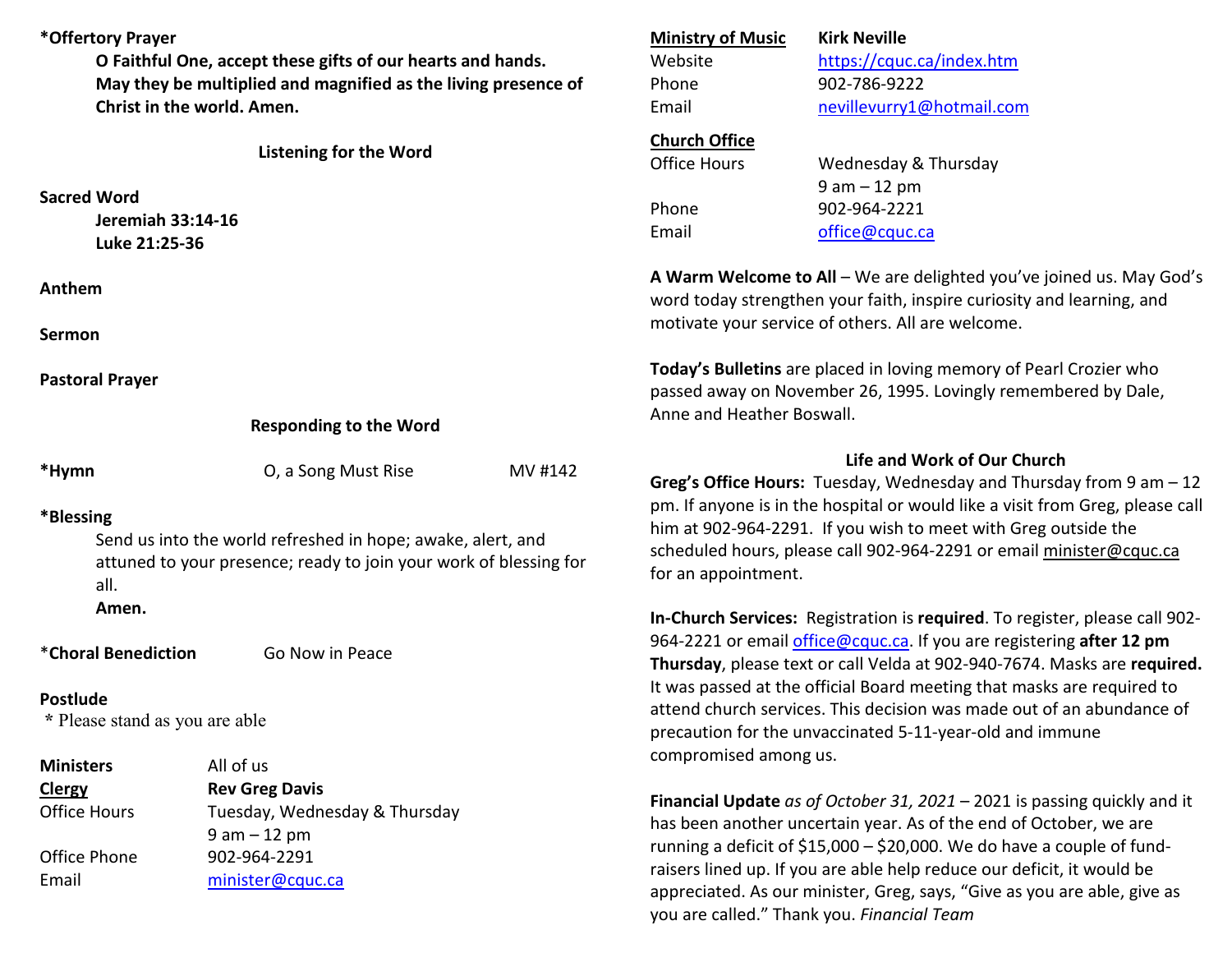**Sunday Worship Cancellations** – In the event of inclement weather, an announcement will be made by radio on Ocean 100 by 9 am. It will also be posted on our website and Facebook page if our church service is cancelled.

**CQUC Frozen Pie Pick-Up** – The frozen pies will be available for pick-up this Thursday, December  $2^{nd}$ , from 12 noon – 6 pm at the church.

**Scent-Free** – *"No scents makes good sense."* Recognizing that some of our church attendees have sensitivity and/or allergic reactions to various fragrant products, you are asked not to use scented products. Thank you for your cooperation so that everyone can attend our church.

**E-Transfers** – Central Queens United Church is set up to accept E-Transfers. If you wish to give your offerings through E-Transfer, please send via email to veldabertram@gmail.com.

**Roast Beef Fall Supper** profited \$8392.28. Thank you everyone for another successful fundraising event.

**FundScrip** –Janet will be placing an order today. Next order date will be December 12<sup>th</sup>. You can reach Janet by email (**jhowes1969@gmail.com**) or by phone (902-393-1527). Ordering will be every 2 weeks. E-transfers accepted. Promotions for December are: Swiss Chalet/Montana's - 10%; Winner's/Homesense - 8%; Boston Pizza - 10%; Shell - 3%; Staples - 4%; Old Navy/Gap - up to 9%; Giant Tiger - 5%.

**A Walk on the Wild Side** –Join Greg in the church parlour this Thursday, December  $2^{nd}$ , at 10 am for the last session.

**Central Queens Emmaus Walkers** – Come join us as we walk and chat every Thursday at 12 pm. Be sure to check Facebook each week to see where we will be meeting. All are welcome.

**Bookworms United** will discuss **The Rose Code** by Kate Quinn on Wednesday, December  $1<sup>st</sup>$ , in the church parlour. All welcome! Contact Liz Spangler at spangler@upie.ca for more information.

**Youth Forum** – General Council 44 is coming up, and with that, comes the opportunity for youth between the ages of 15-19 to participate in Youth Forum! Home Group Leaders are also needed! Each region can send 4 participants to the event which takes place throughout the year. It is also an opportunity for employment! For more information on this or on how to access the application, please contact Rev. Catherine Stuart at cstuart@united-church.ca or call 1-800-268-3781 ext 6158.

**Gifts with Vision** are an opportunity for you to make a difference in someone's life. The Gifts with Vision catalogue and website are full of gifts that make a difference in people's lives throughout Canada and across the world. If you are searching for ways to help people whose lives are being significantly disrupted by COVID-19, both here in Canada and across the world, there are several online gifts that are directly related to challenges surrounding COVID-19. Each Gift with Vision provides support for specific Mission & Service partners for special projects. Select gifts online at giftswithvision.ca and help save and transform lives!

## **Community News**

 **The 11th annual Drive Thru Living Nativity** will be taking place on December 3- 5th from 5:30 to 8 pm at the home of Chrys and Doreen Jenkins at 6452 Rte 19 in Canoe Cove. There will be live animals, lots of lights, shepherds, kings, angels, Joseph, Mary, a Christmas choir. On Saturday there will also be drummers. Freewill donations will be accepted for the Lennon Recovery House – a recovery home on Prince Edward Island for those battling with addictions and their mental health available to Islanders that provides a safe, reliable home for those ready to get their life back.

**Christmas Trees** – Due to a Christmas tree plantation that needs thinning for a rider-way and wildlife, a lot of Christmas trees will be cut during December. If interested, you can collect one on any Saturday afternoon in December. They are free. Call David at 783-377-4203 to arrange pick up. **Stratford Community Choir Concert** featuring Autumn and Christmas music, will be held on December 12<sup>th</sup> at 2:30 pm at Park Royal United Church. Tickets: \$15/adult; \$20/family available at the door or from choir members. All CPHO protocols will be followed. Masks and Vax Pass required.